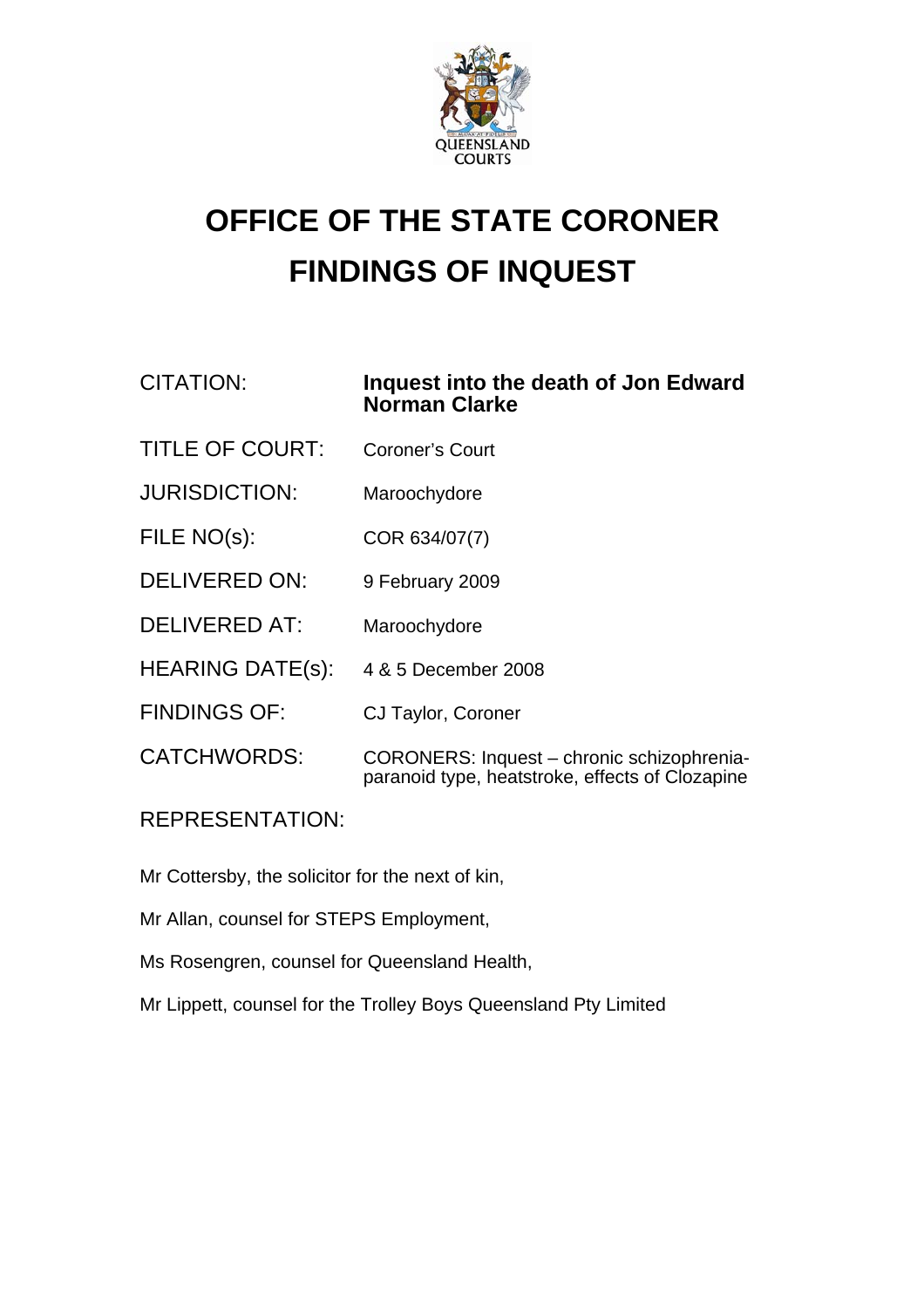CORONER: Now, as previously arranged, I firstly intend to deliver my findings in relation to this death in accordance with section 45 of the *Coroner's Act 2003*.

I find on the evidence before me as follows.

(A) The name of the deceased person to be Jon Edward Norman Clarke.

(B) The deceased person collapsed on the 27 January 2007 at Woolworths Marketplace Buderim, where he was employed as a part-time trolley boy. The deceased was ultimately transported to the Nambour General Hospital on that date and medically treated until life support was removed on the 8 February 2007.

(C) The deceased person died at 1.40am on Thursday the 8 February 2007.

(D) The deceased person died in the Intensive Care Unit at the Nambour General Hospital in the State of Queensland.

(E) The cause of death as certified by Dr P Ellis, Pathologist, to be:

(1a) multi organ failure,

(1b) heatstroke.

It should be said by way of background that in 1998 the deceased at the age of 14 years was diagnosed with chronic schizophrenia-paranoid type and as part of his treatment he was administered medications of Olanzapine, Risperidone, and Quetiapine orally and Flupenithixol.

The deceased was commenced on the medication Clozapine, an atypical antipsychotic drug in Newcastle, New South Wales in 2001, and in approximately March 2006 the deceased, who had by that stage returned to live on the Sunshine Coast with his father, was also taking Efexor XR, 255 milligrams per day, and Solian, another atypical antipsychotic drug, 200 milligrams per day, in addition to Clozapine, 600 milligrams per day, which was ultimately reduced to 500 milligrams per day on the 23 November 2006.

When on the Sunshine Coast and in particular from the 1 April 2003, the deceased was under the effective treatment and care of Dr Evan Nichols from the Adult Mental Health Services, a very experienced medical practitioner in the area of mental health.

The deceased was also the subject of a Clozapine monitoring scheme which included routine blood tests to guard against agranulocytosis, together with the checking of weight, blood pressure and pulse rate.

It was Dr Nichols' evidence, amongst other things, that he'd never had another patient who had engaged in work as a trolley boy or other manual type occupation, die from heatstroke whilst on Clozapine, or in combination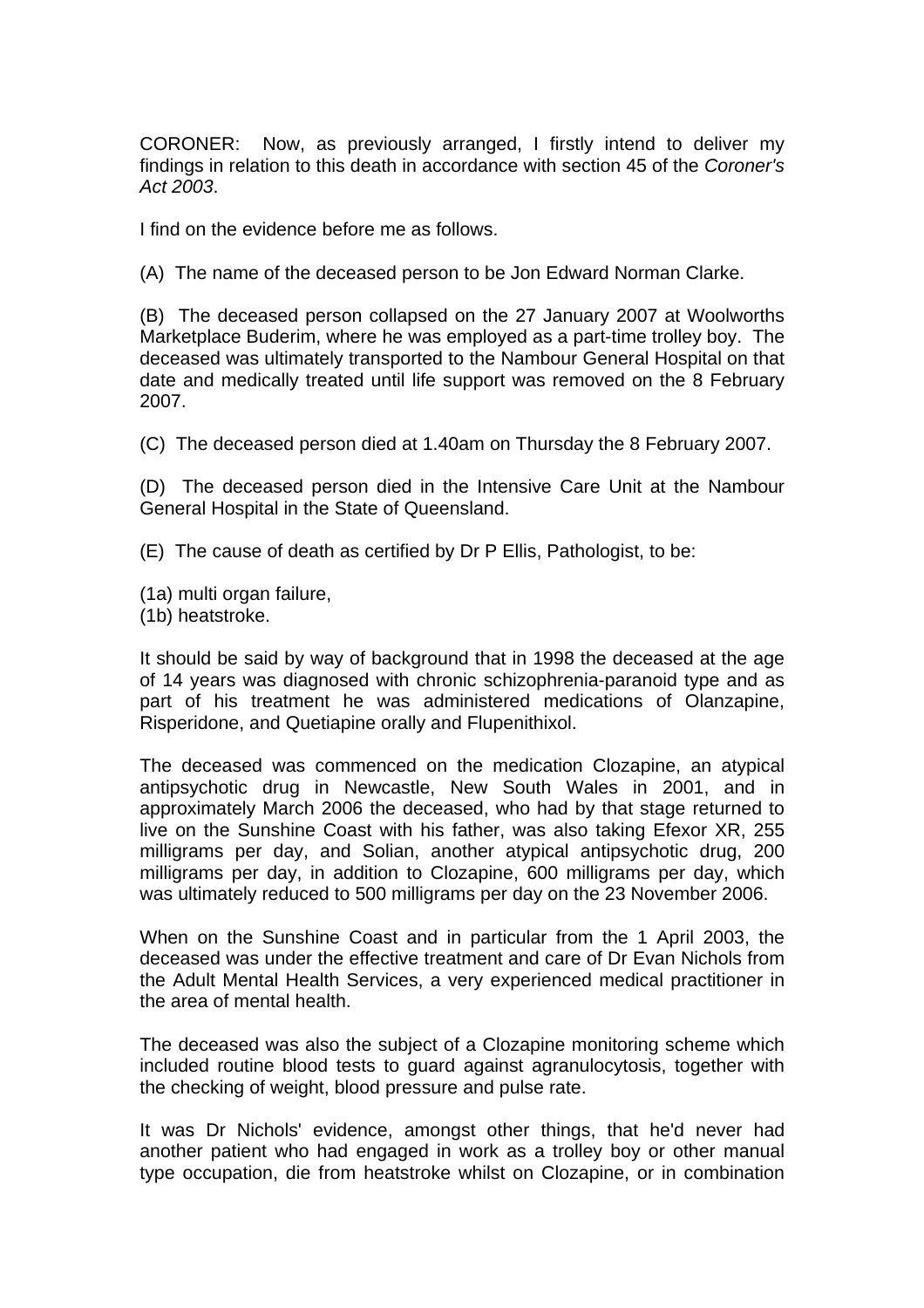with the drug Solian, and he was also not aware of any other medical practitioner who had reported such an outcome.

Dr Nichols also conducted extensive research from published literature both in Australia and overseas, into the subject matter of Clozapine and heatstroke and he could only find one case of a patient in the United Kingdom on Clozapine suffering heatstroke, however, that patient subsequently recovered. Otherwise the prevailing medical and scientific view overwhelmingly was that heatstroke was not an attributable adverse side effect of the use of Clozapine.

It was also Dr Nichol's opinion the sufferers of mental illness tend to have a higher rate of mortality and morbidity than that of the general population and that some people, by virtue of their genetic makeup, are more susceptible to heatstroke than others.

The events leading up to the death of the deceased, put as simply as the case permits, were that on the 17 January 2007 the deceased met with his employment consultant, Mr Jerome Robert Tueta-Nicholls from STEPS Employment, a non-profit based organisation funded by the Commonwealth Department of Employment and Workplace Relations, to assist people with disabilities to gain employment in the general workforce.

That particular person was aware that the deceased was suffering from schizophrenia and was taking 100 milligrams of Clozapine. He met with Ms Shorter from Trolley Boys Queensland Pty Limited. The role played by Ms Shorter in that organisation was, curiously, that of a part-time unpaid volunteer, overseer/supervisor emanating, it would seem, from the fact that her two younger sons were employed as the main trolley boys at Woolworths Marketplace in Buderim and she was frequently in attendance at that small store complex.

In any event, after the meeting on the 17 January 2007, the deceased successfully trialled as a trolley boy. As a consequence, the deceased commenced paid employment on the basis of what should have been a sixhour day on the 24 January 2007 at 8am and that the deceased was monitored during the course of the day on three occasions by Mr Tueta-Nicholls, he being aware of the deceased's mother's concern about the capacity for her son to perform the requisite tasks because he was overweight.

On the 29 January 2007, which was a humid and overcast day, Mr Tueta-Nicholls transported the deceased to his workplace. At the time the deceased was wearing shorts, highly visible shirt, work boots and socks and a cap on his head. He also had with him an esky with two water containers inside.

At this stage the deceased was monitored from 8 till 8.30am. Mr Tueta-Nicholls then left, returning at approximately 11.30am and remained for some 30 to 45 minutes. During this time he observed the deceased collecting trolleys and when he asked the deceased if he had been regularly drinking fluid the deceased replied, "Yes."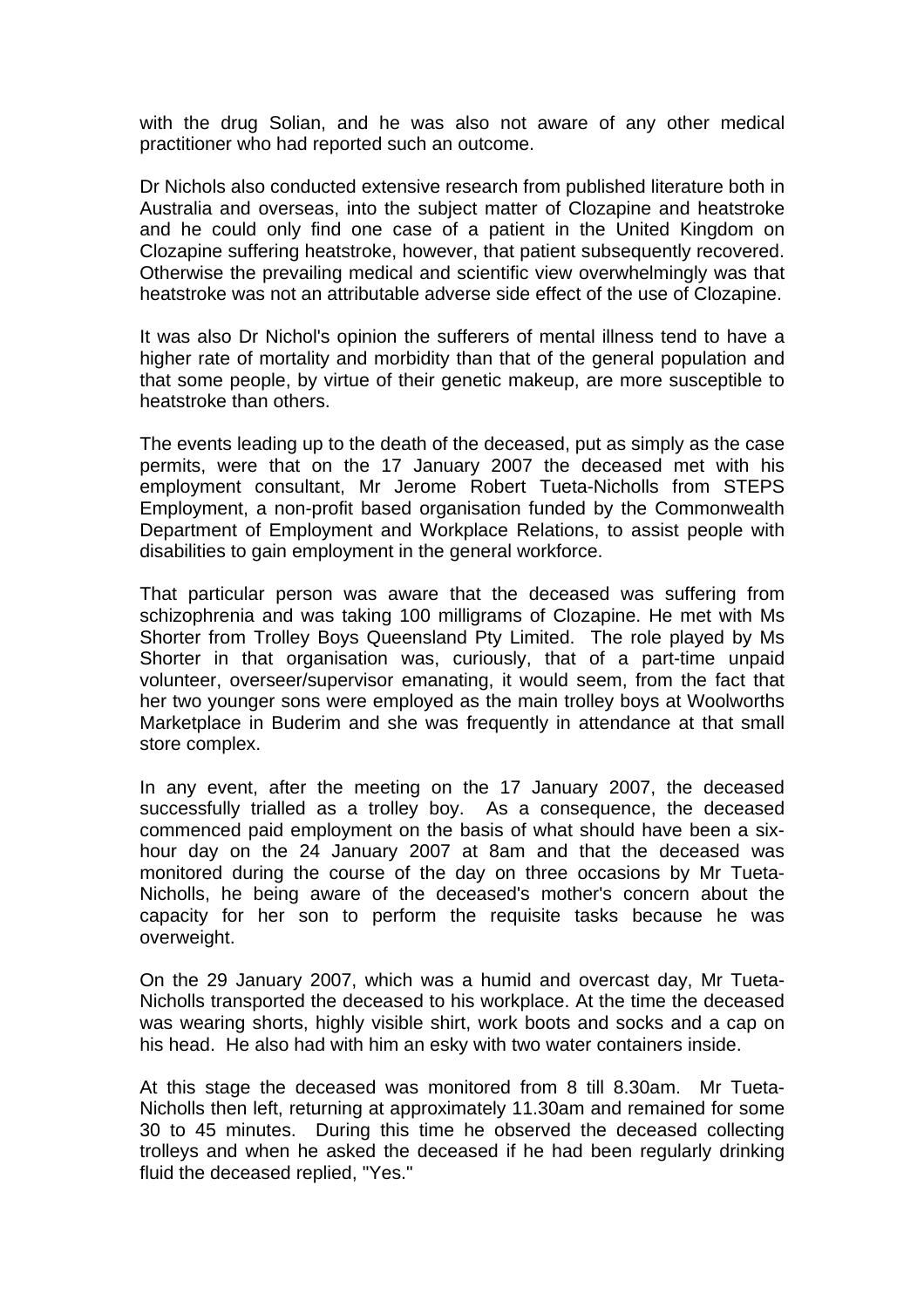The deceased, however, had informed Mr Tueta-Nicholls that he had not eaten lunch but that he would have something later. Mr Tueta-Nicholls again left, returning next at approximately 2.50pm and observed that the deceased appeared to be functioning well, both cognitively and physically at his work, albeit that the deceased did inform him that he was hot.

At this stage, both the deceased and Mr Tueta-Nicholls had occasion to attend at the corner of Ballenger Road and King Street Buderim, to retrieve two trolleys. They returned to the supermarket where upon the deceased informed Mr Tueta-Nicholls that he wanted to sit down and consequently the deceased sat on a bench outside Woolworths.

Shortly thereafter, Mr Tueta-Nicholls observed the deceased to be pale. He asked the deceased if he wanted any water but he declined. It was at this juncture that Mr Tueta-Nicholls called for an ambulance and administered a form of first aid by pouring some water over the deceased's head to cool him down and laid him down on the cement path in the recovery position.

Very shortly after making a second call for an ambulance, paramedics attended at the scene and the deceased was transported unconscious with a high temperature, to the Caloundra Hospital, but because of the serious nature of his condition he was then transported to the Intensive Care Unit, Nambour General Hospital, where, during the course of his hospitalisation from the 27 January 2007 to the early hours of the 8 February 2007, he received appropriate medical care including being placed on life support as he was comatose and had suffered multiple organ failure.

At approximately 12.40pm life support was removed with the consent of the deceased's father after he had taken appropriate medical and other advice, such that the deceased passed away at 1.40am.

The evidence also discloses that Dr Nichols, when discussing the issue of diet and exercise with the deceased, particularly on the 22 December 2004, 16 March 2005 and 23 August 2006, informed him contextually that he should dress appropriately, avoid long periods in the sun on very hot days and to keep well hydrated. He did this, as a person suffering schizophrenia can sometimes become somewhat disorganised, thus such commonsense heatstroke prevention strategies needed to be mentioned.

Ms Shorter, on the 17, and again on the 24 January 2007, emphasised to the deceased, amongst other things, the importance of drinking plenty of water due to the risk of fainting, becoming dehydrated and becoming unwell. She also informed him of the location of drinking water taps, the need for appropriate headwear and to take drink breaks as needed.

Mr Tueta-Nicholls, on the 29 January 2007, also reinforced to the deceased that he should maintain his water intake.